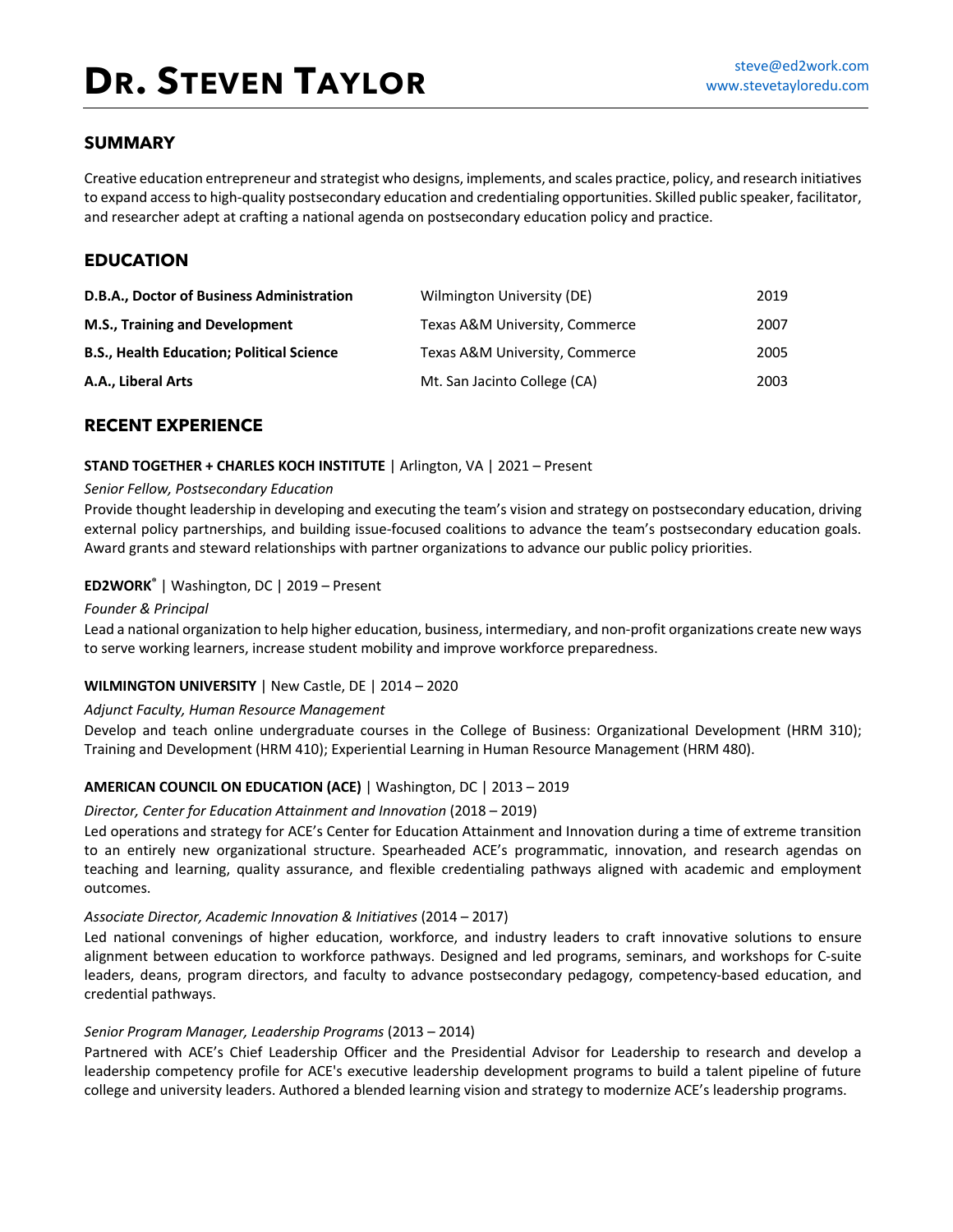## **PAST EXPERIENCE**

- Education Specialist, RAPS Online University. Regulatory Affairs Professionals Society, Rockville, MD. 2011-2013.
- Legislative Fellow. Log Cabin Republicans, Washington, DC. 2009-2010.
- Head Hall Director, Training & Development Leader. University of North Texas, Denton, TX. 2007-2009.
- Grant Programs Coordinator. Richland College, Dallas, TX. 2006-2007.

## **PROFESSIONAL AFFILIATIONS**

- Executive Committee and President. Eastern West Virginia Community and Technical College Foundation. 2020 –
- Managing Consultant, Government and Public Affairs, National Task Force on Transfer of Credit. ACE. 2019 2021.
- Senior Adviser on Upskilling, Capital CoLAB. Greater Washington Partnership. 2019 2020.
- Employability Consultant. Strategic Education, Inc. 2019 2020.
- Advisor, Delphi Award on the Changing Faculty and Student Success. University of Southern California. 2017 2019.
- Member, Human Resource Management Program Advisory Board. Wilmington University. 2016 –

## **GRANT AWARDS**

- **Co-Principal Investigator**, A Digital Innovation Initiative to Create a Learner-Centered Record that Recognizes Workforce-Relevant Competencies and Skills Attainment. Dec 2017 – Dec 2019.
	- o \$1.56 million (Lumina Foundation)
	- o Enabled a more systematic recognition of learning and skills development using portable, digital credentials with dual academic and employment currency.
- **Principal Investigator**, Examining and Quality Assuring Postsecondary Pedagogy. Aug 2015 Dec 2018.
	- o \$1 million (Strada Education Network)
	- $\circ$  Conducted research and developed practice-based tools for academic leaders to improve instructional quality, student outcomes, and institutional efficiency.
- **Principal Investigator**, Creating A Quality Alternative Credentialing Ecosystem. Sep 2014 Sep 2018.
	- o \$2.1 million (Bill & Melinda Gates Foundation)
	- $\circ$  Created an innovative degree completion ecosystem of six non-accredited providers and 53 regionally accredited colleges to guarantee transfer credit for up to 103 ACE-quality assured alternative credit courses.

# **SELECTED PUBLICATIONS**

- Cini, M., & Taylor, S. C. (2020). A promising work-and-learn model: A case study of the TranZed Academy for Working Students. Washington, DC: ED2WORK.
- Kilgore, W, Taylor, S. C., & Pineda, K. (2020). A national snapshot: How students experience and perceive transferring earned credit [White paper]. Washington, DC: American Council on Education.
- Taylor, S. C., & Kilgore, W. (2020). "Enabling the transfer and award of academic credit for prior learning," Working paper. Washington, DC: American Council on Education.
- Taylor, S. C., & Haras, C. (2020). Beyond classroom borders: Linking learning and work through career-relevant instruction. Washington, DC: American Council on Education.
- Taylor, S. C., & Soares, L. (2020). Quality assurance for the new credentialing market. In N. Maxwell & S. R. Gallagher (Eds.), Credentials for a new era of work and learning, *New Directions for Community Colleges, 189*, 67-82.
- Taylor, S. C. (2019). Exploring non-tenure-track faculty motivation to engage in faculty development: An expectancy theory perspective (Dissertation). Wilmington University. www.doi.org/10.13140/RG.2.2.14010.44480
- Collins-Brown, E, Haras, C., Hurney, C., Iuzzini, J., Magruder, E. D., Sorcinelli, M. D., Taylor, S. C., & Wright, M. (2018). A center for teaching and learning matrix. POD Network and American Council on Education. Retrieved from https://podnetwork.org/center-for-teaching-and-learning-matrix
- Struthers, B., MacCormack, P., & Taylor, S. C. (2018). Effective teaching: A foundational aspect of practices that support student learning [White paper]. Washington, DC: American Council on Education.
- Haras, C., Taylor, S. C., Sorcinelli, M. D., & von Hoene, L. (Eds.). (2017). Institutional commitment to teaching excellence: Assessing the impacts and outcomes of faculty development. Washington, DC: American Council on Education.